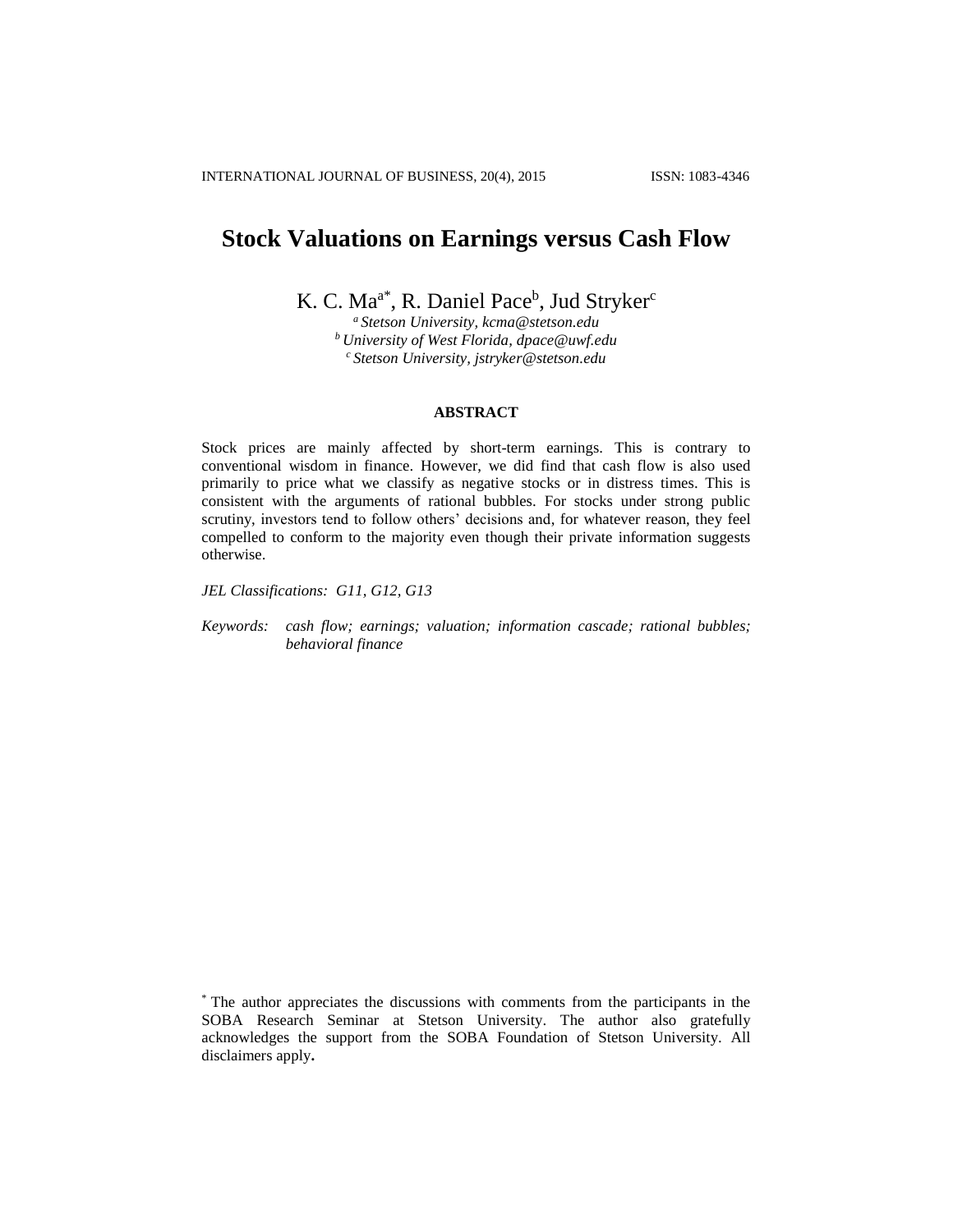# **I. INTRODUCTION**

At Berkshire Hathaway's 2002 annual shareholders meeting, Buffett said "We'll never buy a company when the managers talk about EBITDA. There are more frauds talking about EBITDA. That term has never appeared in the annual reports of companies like Walmart, General Electric, and Microsoft. The fraudsters are trying to con you or they're trying to con themselves."

The most celebrated investor's message couldn't be clearer. In terms of value, it is what you can take out of a business that really counts, not the earnings reported by the company. A major earnings-centric culprit is the equity analyst community, which has a clear bias toward earnings when formulating forecasts. An examination of the widely used IBES database indicates that only 15% of the equity analysts reporting provide estimates on future cash flow, yet all of them routinely make earnings forecasts. This evidence manifests the fact that for public firms there is a disproportional emphasis on earnings.

One problem with earnings focus is that forecasts of future earnings have been known to be overly optimistic. On September 21, 2001, despite a negative cash event, Amazon.com was trading at an unreal price/earnings ratio (P/E) of 2000 at time when its stock was \$192. The only way to justify such a lofty price level would be as if Amazon's earnings were to grow at an annual rate of 80% for the next 10 years. When its price peaked at \$225, Amazon's market capitalization of \$52 billion was larger than the GDPs of 125 countries. This exaggerated valuation has since been explained as an example of "stock market myopia" -- investors' fixating on short-term earnings.

Furthermore, since 2002 there has been a new movement led by the CEOs of top blue chip companies such as GE, Microsoft, and Intel to voluntarily stop providing earnings guidance, with the goal to relieve managers from being boxed into hitting short-term targets, and investors from being misguided. The critics claim, rather, that the firms are self-serving, especially since most of the firms that stopped issuing earnings guidance had already experienced poor earnings and stock performance. This is evident by a separation between public opinion and stock prices. When surveying online regarding whether the practice of earnings guidance should be stopped, the "blog" comments were overwhelmingly supportive. Yet, market prices reacted negatively after firms announced to stop earnings guidance.<sup>8</sup>

For the question at hand, two well-cited surveys produce contrasting results. In Block's survey of AIMR members in 1999, earnings was ranked as the most important variable than cash flow, book value, and dividend in valuing a stock. However, according to the *Merrill Lynch Institutional Factor Survey*, institutional investors used an average of eight valuation factors in selecting stocks, and price to cash flow was more widely used in investment practice than other value measures during 1989-2001. On average, 46.1% of the respondents consistently used price to cash flow. The inconsistency between the above two surveys does not help resolve the question of what variable(s) investors actually use in their valuation process. It is still puzzling as to why the masses appear to know cash flow is the correct pricing methodology, yet they continue to focus on earnings. This, however, cannot be explained by irrationality given its ubiquity throughout the stock market history.

Another duality is investors' drastically different approaches to valuing publically traded stocks versus private equities, though the lack of public information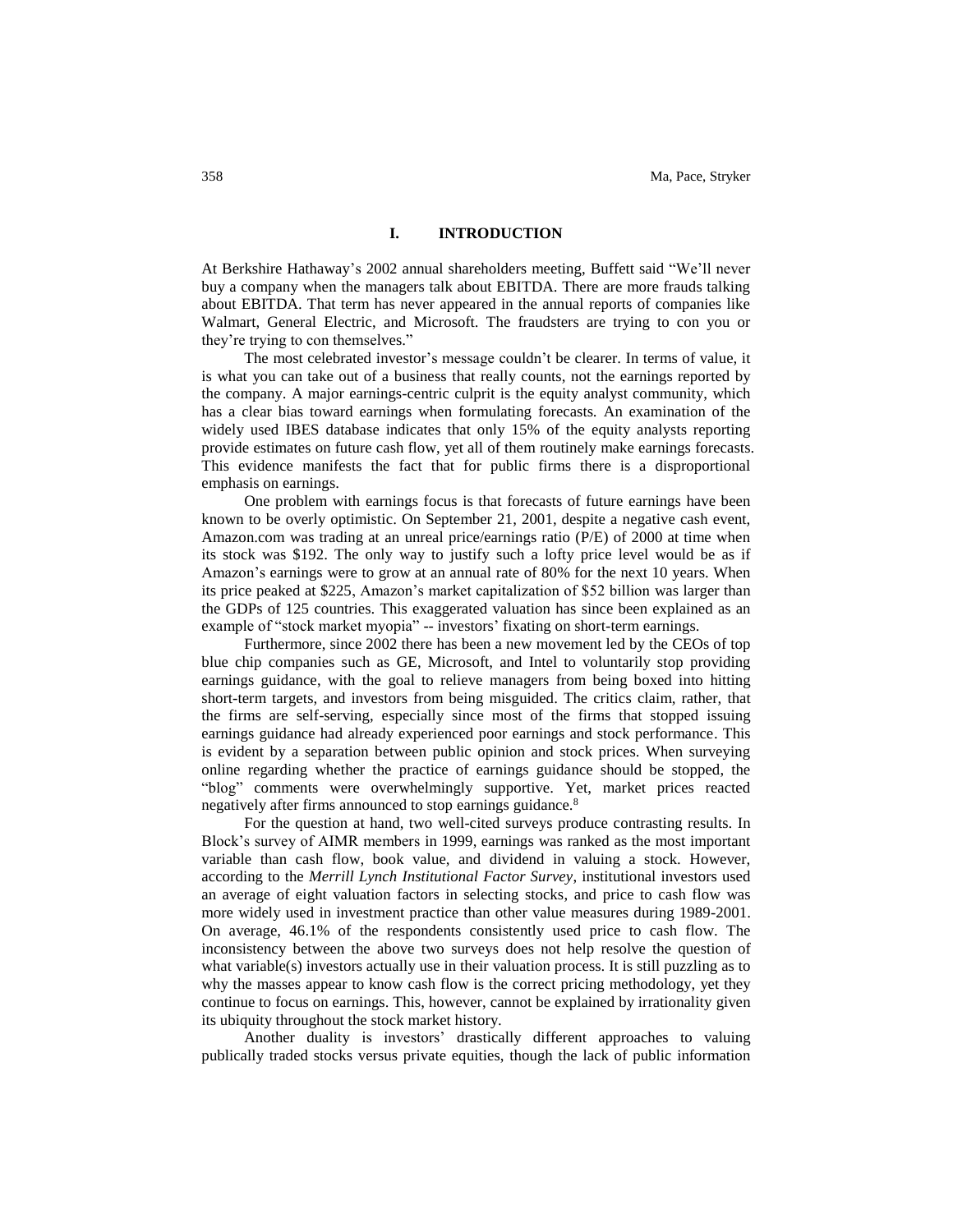for private firms somewhat dictates the obvious difference in thinking. By law, private firms are not required to disclose information, except to the holders of debt instruments to whom the relevant information is the change in cash flow that reflects debt-servicing ability. It is not surprising that firms that turn private also switch their focus on financial reporting from earnings to cash flow. $9$  Thus, to value private equities, at a minimum, it may be a matter of necessity to use cash flow.<sup>10</sup>

In this paper, we seek to answer the question of why investors focus more on earnings rather than cash flow in valuing stocks. The practice of deviating from cash flow pricing can be explained by rational herding.<sup>11</sup> In any society, it seems rational for people to follow others before them even if the action is against their own belief. We find evidence in this paper to indicate that stock prices generally follow short-term earnings, but exceptions for cash flow pricing are also ubiquitous. A likely and logical explanation is that when current cash flow is a better predictor for future cash flow, investors simply use it as the best instrument to derive the present value of future cash flows. In the end, the choice to value stocks with either earnings or cash flow is still a rational one.

## **Rational Bubbles**

Considering the intense focus on reported earnings, we begin to entertain some rational explanations as to why this behavior is so prevalent. Since the behavior of earnings fixation may be a result of a systematic, erroneous decision made by the entire market, we also consider the possibility of "rational herding." An abbreviated way to describe herding is that individuals behave similarly but not because they receive similar information. Instead, people herd due to the inaccurate information they receive, imperfect expectations they form, or as discussed before, the suboptimal incentive package by which they are compensated.

Therefore, whether to follow others' actions (i.e., using earnings to value stocks) is a result of the evaluation of payoff externalities. An externality, in layman's terms, is the public impact of a private action. Actions made by decision makers will have a spillover impact, positive or negative, on the others surrounding them. This is referred to as "the neighborhood effect"<sup>15</sup>. For example, people who do not pay taxes receive the same benefits (e.g., roads, national security, etc.) as people who pay taxes.

Within this context, when performance measurement is conducted on a relative basis, the decision of acquiring a piece of costly information will also be determined on a relative basis. The payoff of a costly information acquisition is thus evaluated based on the expectation or the observation of what others are doing. Specifically, when investors decide which type of information to acquire in their investment process, they will consider the reaction of, or the lack of, other investors when making their choice.<sup>16</sup> For instance, if no one uses cash flow in valuation and stock prices do not react to this choice, there is no payoff for investing in the acquisition of such information regarding cash flow. Even though cash flow may be a "true" piece of information, investors will not acquire it if it is costly given that no other peers do. If they do choose to acquire the information, it will not be used to differentiate the measurement of performance.<sup>17</sup>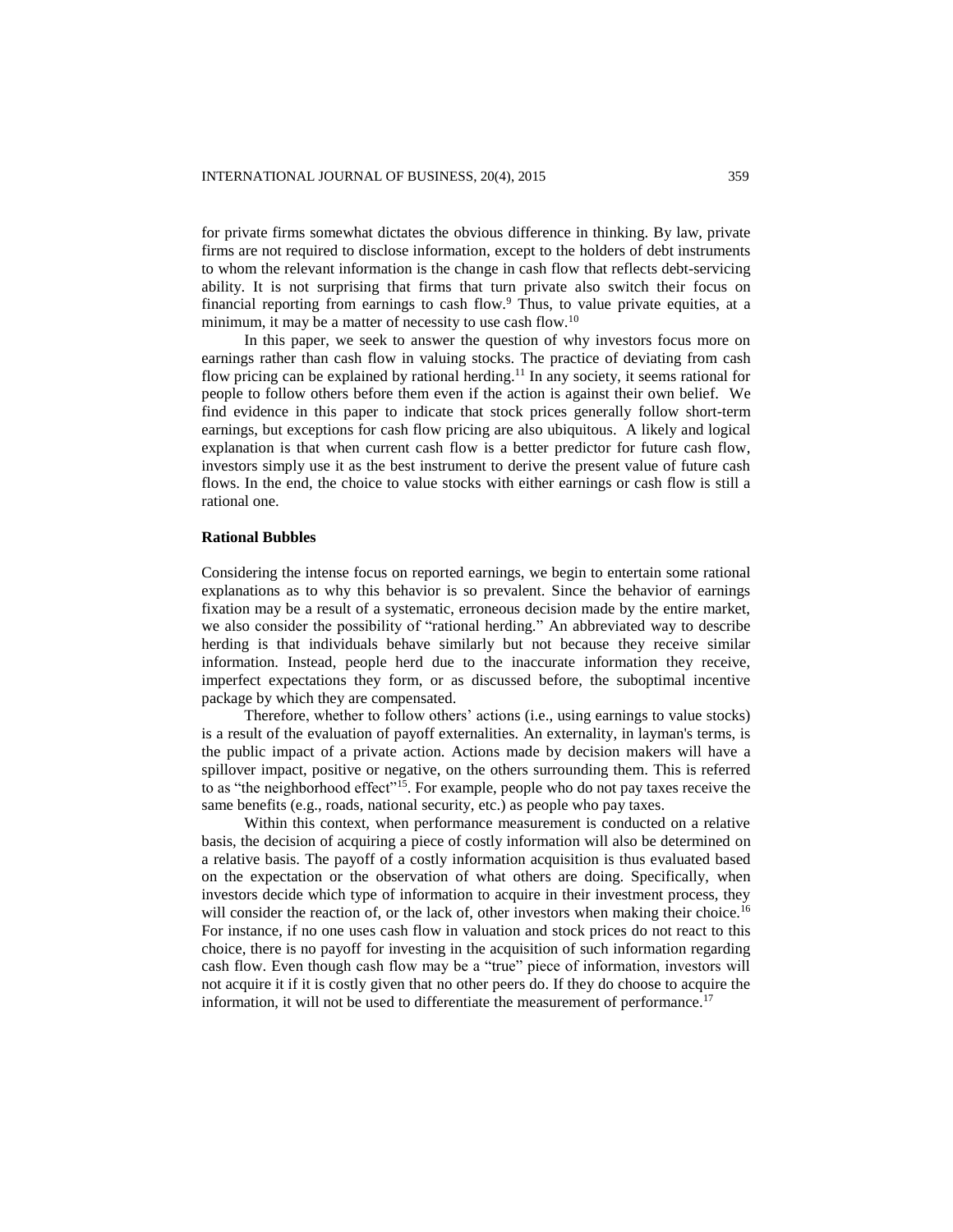## **II. EMPIRICAL PROCEDUES**

For the purpose of the paper, we identify a sample of U.S. public stocks for the time period 1970-2008. Firms included in this study must be contained in CRSP, COMPUSTAT, and DataStream databases. The selection process is intended to preserve as many firms as possible. The components of the valuation metrics used in this study include earnings per share, book value per share, dividend per share, sales per share, and cash flow per share. Table 1 presents the total number of firms, the actual number of firms used in this study, and the data availability of each of the five valuation metrics over various sample sub-periods. For example, during the period of 2000-2008, there were a total of 7,753 firms, live of dead, jointly covered by CRSP, COMPUSTAT, and DataStream, 7,125 firms with a least one of the five valuation metrics reported were selected for this study, and the three databases included earnings per share for 78% of the sample firms, book value per share 75%, sales per share 72%, dividend per share 89%, and cash flow per share 65%. Since the data availability implicitly reflects the bias of each valuation metric, it is not surprising that next to dividend per share, earnings per share has the most coverage, while cash flow per share has the least.

| Sample description and data availability |                            |               |           |                   |           |           |              |  |  |  |  |  |  |
|------------------------------------------|----------------------------|---------------|-----------|-------------------|-----------|-----------|--------------|--|--|--|--|--|--|
| Time                                     | Average                    | No. of        | Earnings  | <b>Book Value</b> | Sales     | Dividend  | Cash         |  |  |  |  |  |  |
| Period                                   | No. US                     | <b>Stocks</b> | Per Share | Per Share         | Per Share | Per Share | Flow Per     |  |  |  |  |  |  |
|                                          | <b>Stocks</b> <sup>a</sup> | $Used^b$      |           |                   |           |           | <b>Share</b> |  |  |  |  |  |  |
| 1970-1979                                | 1.456                      | 1.025         | 52%       | 48%               | 43%       | 67%       | 31%          |  |  |  |  |  |  |
| 1980-1989                                | 4.218                      | 3.172         | 67%       | 55%               | 51%       | 72%       | 51%          |  |  |  |  |  |  |
| 1990-1999                                | 6.715                      | 6.015         | 71%       | 67%               | 64%       | 81%       | 62%          |  |  |  |  |  |  |
| 2000-2008                                | 7.753                      | 7.125         | 78%       | 75%               | 72%       | 89%       | 65%          |  |  |  |  |  |  |

**Table 1**

<sup>a</sup> All US firms, live or dead, jointly covered by CRSP, COMPUSTAT, and DATASTREAM. <sup>b</sup> Firms with valid values for at least 1 of the 5 variables.

## **Valuation Metrics**

The fair stock price is usually modeled with valuation metrics such as cash flow per share, earnings per share, book value per share, sales per share, and dividend per share. Book value per share is included as a control variable to account for the cross-sectional scale differences in stock price levels. Assuming there are no changes in the degree of debt financing, the stock price and the book value per share at time t can be defined by the following:

$$
P_t = P/B(BPS_t)
$$
 (1)

where  $BPS_t = BPS_{t-1} + EPS_t - DPS_t$ , and  $P/B$  is the market to book multiple paying for future growth. If a stable P/B multiple is applied to a homogeneous group of stocks, the cross-sectional difference in  $P_t$  can be explained by its book value per share as shown by Equation (1). Although the relationship between  $BPS_t$  and  $P_t$  becomes a little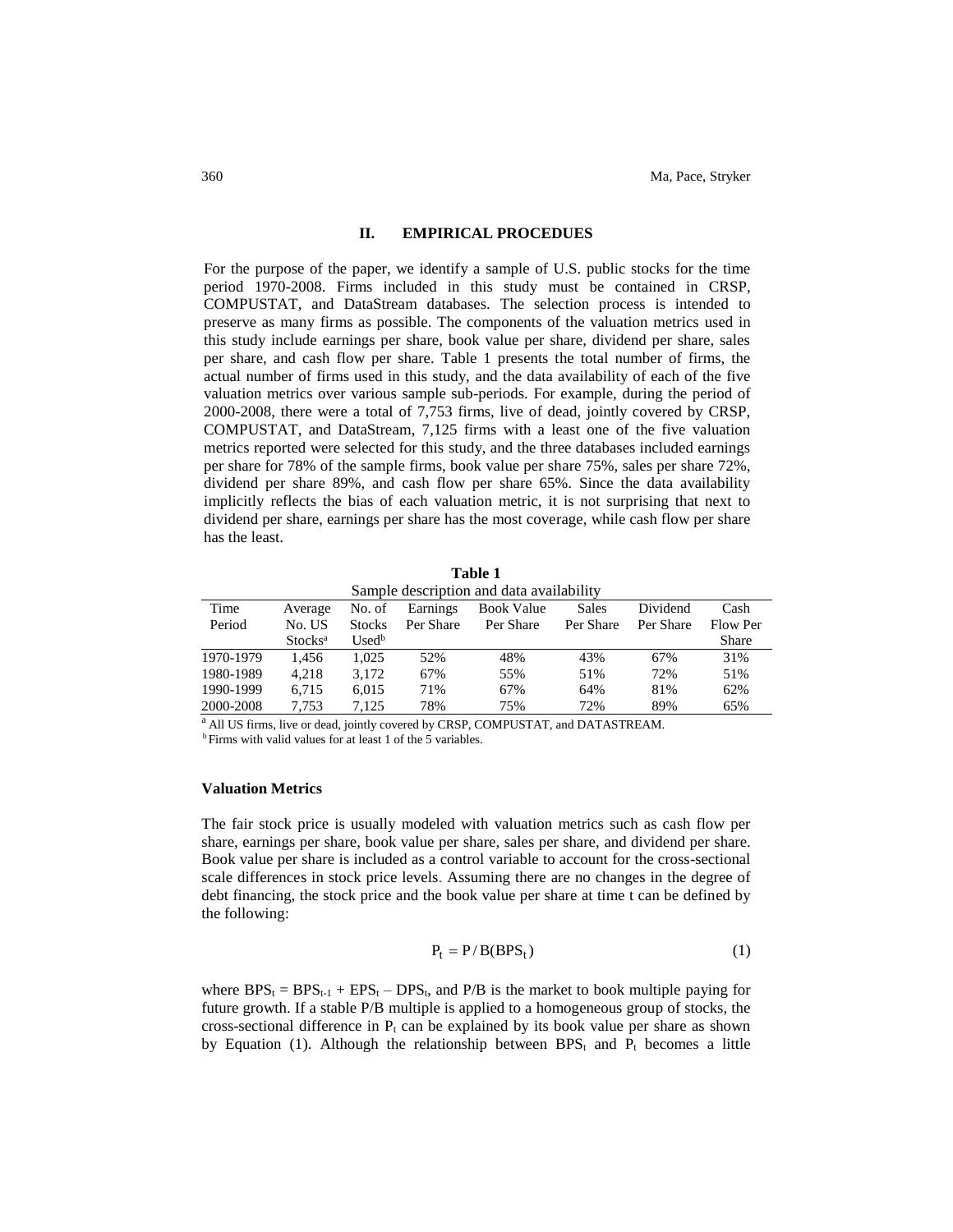messier if the debt ratio varies over time or the fair P/B ratio is stochastic, the positive relationship between  $BPS_t$  and  $P_t$  is still preserved.

Sales per share is often more meaningful than earnings per share in terms of valuation for several reasons. Under economic distress, top-line growth is considered more informative than bottom-line growth as an indicator for predicting future economic activity. Furthermore, the economically sensitive or cyclical industries are most affected by the revenue growth outlook. There is a school of valuation models that relies mainly on sales growth, and the sales franchise model is a good example. The use of sales is also more relevant in homogeneous industries, such as commodity, material, and basic industries, since their profit margins are similar. Lastly, sales is also used over earnings or cash flow as a matter of convenience. Negative fundamentals do not compute well in a traditional valuation process and most investors don't know how to deal with them. As a passive alternative, when earnings or cash flow is negative, sales per share is often used as a logical substitute.

The justification for using dividend in the process of valuation is even more obvious. From an irrelevant dividend in the Modigliani-Miller Proposition I, a bird-inhand dividend, to dividend changes that signal future earnings and cash flow, modern corporate finance theories are mainly built around the different treatment of dividends.<sup>18</sup> In summary, the following valuation metrics are tested in Equation (2):

$$
P_{it} = \beta_1 EPS_{it} + \beta_2 BPS_{it} + \beta_3 SPS_{it} + \beta_4 DPS_{it} + \beta_5 CFS_{it}
$$
 (2)

and  $\Sigma$   $\beta_i = 1$ , where  $P_{it}$  is stock price at time t; EPS<sub>it</sub> is earnings per share at time t;  $BPS_{it}$  is book value per share at time t;  $SPS_{it}$  is sales per share at time t;  $DPS_{it}$  is dividend per share at time;  $CFS_{it}$  is cash flow per share at time t; and  $B_i$ 's are the parameters to be estimated.

To measure the relative impact of each value metric on stock price, every variable in Equation (2) is first standardized conventionally by subtracting the observed value from its mean and then divided by standard deviation. Thus, the distribution of each value metric is assumed to be normally distributed, with zero mean and unit variance. The standardization procedure also eliminates biases resulting from the scale differences in each variable. Using the lower case to denote the standardized value for each variable and adding a disturbance term  $(\epsilon_{it})$ , Equation (2) can be expressed as:

$$
p_{tt} = \beta_1 \text{eps}_{it} + \beta_2 \text{bps}_{it} + \beta_3 \text{sys}_{it} + \beta_4 \text{dps}_{it} + \beta_5 \text{cfs}_{it} + \varepsilon_{it}
$$
(3)

The OLS regression on Equation (3) with the condition  $\sum \beta_i = 1$  provides an estimate of the parameter  $\mathcal{B}_i$  that can be directly compared for its relative contribution power.

We first estimate Equation (3) on a cross-sectional basis for each month in the sample period. The monthly estimates are averaged over 468 monthly OLS regressions. In Table 2(A), the mean estimates of  $\beta_i$  are presented. The results indicate that earnings per share contributes 35%, the largest among all value metrics, in determining stock price, while cash flow per share 21%, with both significant at the 1% level. The chisquare test for the difference among the estimates of  $\beta_i$  is also significant at the 1% level.

A reduced version of Equation (3) given by Equation (4) below allows a comparison between the relative contribution of earnings and cash flow: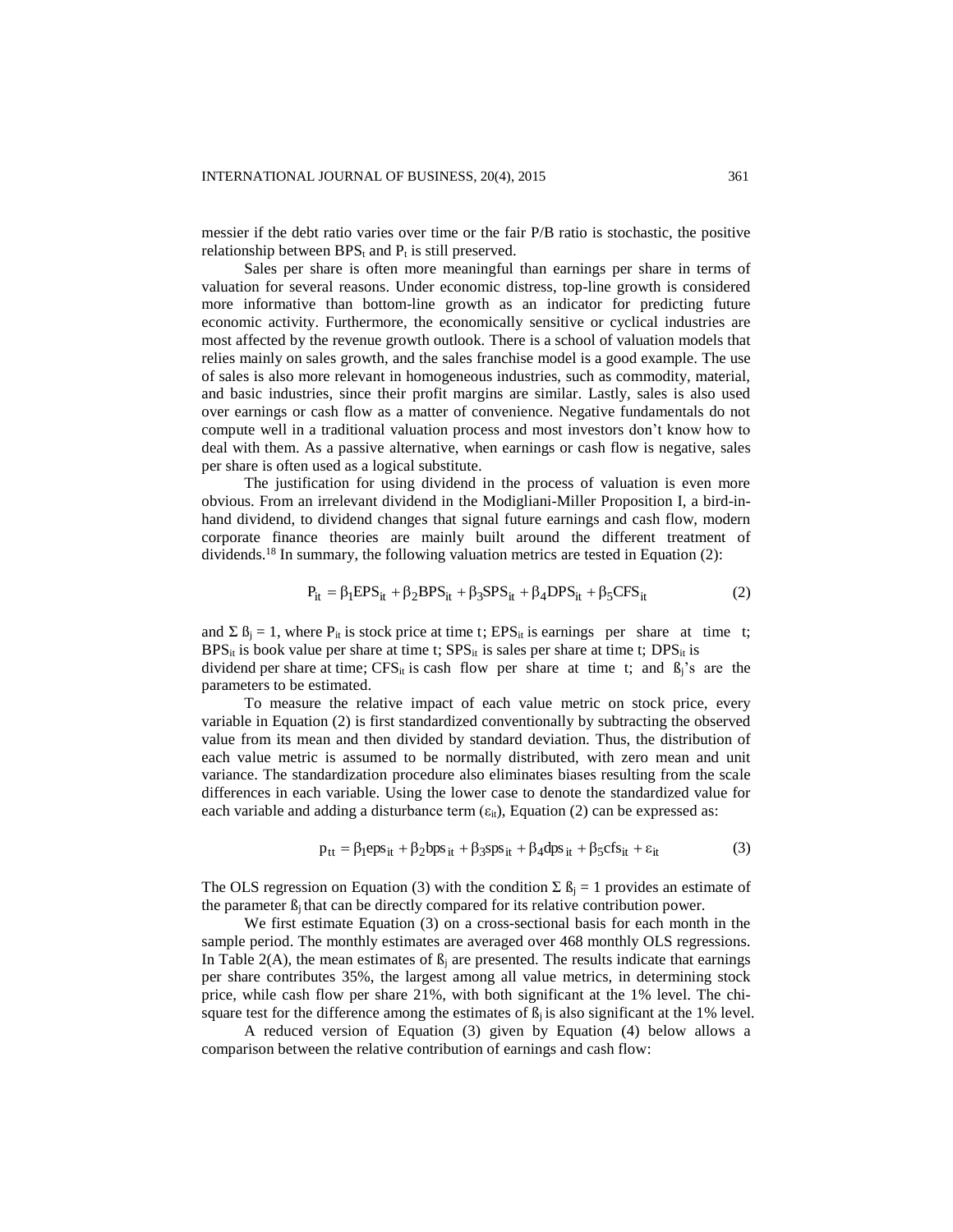$$
p_{it} = \beta_1 \exp \left( \frac{1}{2} \beta_1 \right) + \beta_2 \exp \left( \frac{1}{2} \beta_1 \right) \tag{4}
$$

The results of the estimation of Equation (4) are reported in Table 2(B). A statistically larger impact from earnings (68%), compared to that from cash flow (32%), confirms the inference from Table 2(A). The weight on earnings is almost twice as on cash flow. The above results indicate that stock price was mainly affected by earnings per share over the 34-year time period.

**Table 2** Stock valuation metrics (1974-2008)

| 1 CSIVY<br>Sample | $\beta_1$         | ß2                       | ßз                       | $B_4$                    | B <sub>5</sub>    |      | F-Value R-Square | N    |
|-------------------|-------------------|--------------------------|--------------------------|--------------------------|-------------------|------|------------------|------|
| (A)               | $0.35^{\rm a}$    | 0.05 <sup>a</sup>        | 0.29 <sup>a</sup>        | 0.10 <sup>a</sup>        | 0.21 <sup>a</sup> | 2018 | 0.45             | 2845 |
|                   | (.0007)           | (.0008)                  | (.0008)                  | (.0008)                  | (.0009)           |      |                  |      |
| (B)               | 0.68 <sup>a</sup> | $\overline{\phantom{a}}$ | $\overline{\phantom{a}}$ | $\overline{\phantom{0}}$ | 0.32 <sup>a</sup> | 1672 | 0.40             | 3517 |
|                   | (.0007)           |                          |                          |                          | (.0007)           |      |                  |      |
|                   |                   |                          |                          |                          |                   |      |                  |      |

Chi-Square Tests: H0: ß1= ß2= ß3= ß4= ß5 H0: ß1= ß5

 $(A)^{a}$   $p_{it} = \beta_1 eps_{it} + \beta_2 bps_{it} + \beta_3 sps_{it} + \beta_4 dps_{it} + \beta_5 cfs_{it}$  where  $\beta_1 + \beta_2 + \beta_3 + \beta_4 + \beta_5 = 1$ 

 $(B)^b$   $p_{it} = \beta_1 eps_{it} + \beta_5 cfs_{it}$ , where  $\beta_1 + \beta_5 = 1$ 

<sup>a</sup> Significant at the 1% level; Mean standard errors are in the parentheses.

<sup>b</sup> Equations (A) and (B) are first estimated cross-sectional on a monthly basis. All beta coefficients are averaged across over the 456 monthly regressions. The statistics including F-value, R-square, number of observations and the standard errors are means over each regression.

Note: The beta coefficient is significantly different from each other at the 1% level.

Although stock prices are generally determined by earnings, we find many exceptions to the rule, that is stocks are at times priced based on cash flow. However, we cannot resist the temptation to ask why average investors choose to "go through the charade" of earnings following. Why do they behave differently than their own beliefs say they should? If the majority of market participants rely on earnings during most time periods, should we reexamine the notion of pricing stocks using the present value of cash flows? Of course, without a direct, ex ante, laboratory cause-and-effect test, we cannot answer this question. One encouraging aspect of this study, though, is that a significant portion of stock pricing is based on cash flow, as predicted by several rational explanations.

## **III. CONCLUSION**

Stock prices are mainly affected by short-term earnings. However, in this study we find that cash flow pricing is next frequently used -- a practice appears to collide with modern finance theories. It seems too trivial to conclude that people are simply irrational. Instead, the evidence is consistent with the argument that investors tend to follow others' decisions, and for whatever reason, feel compelled to conform to the

Tested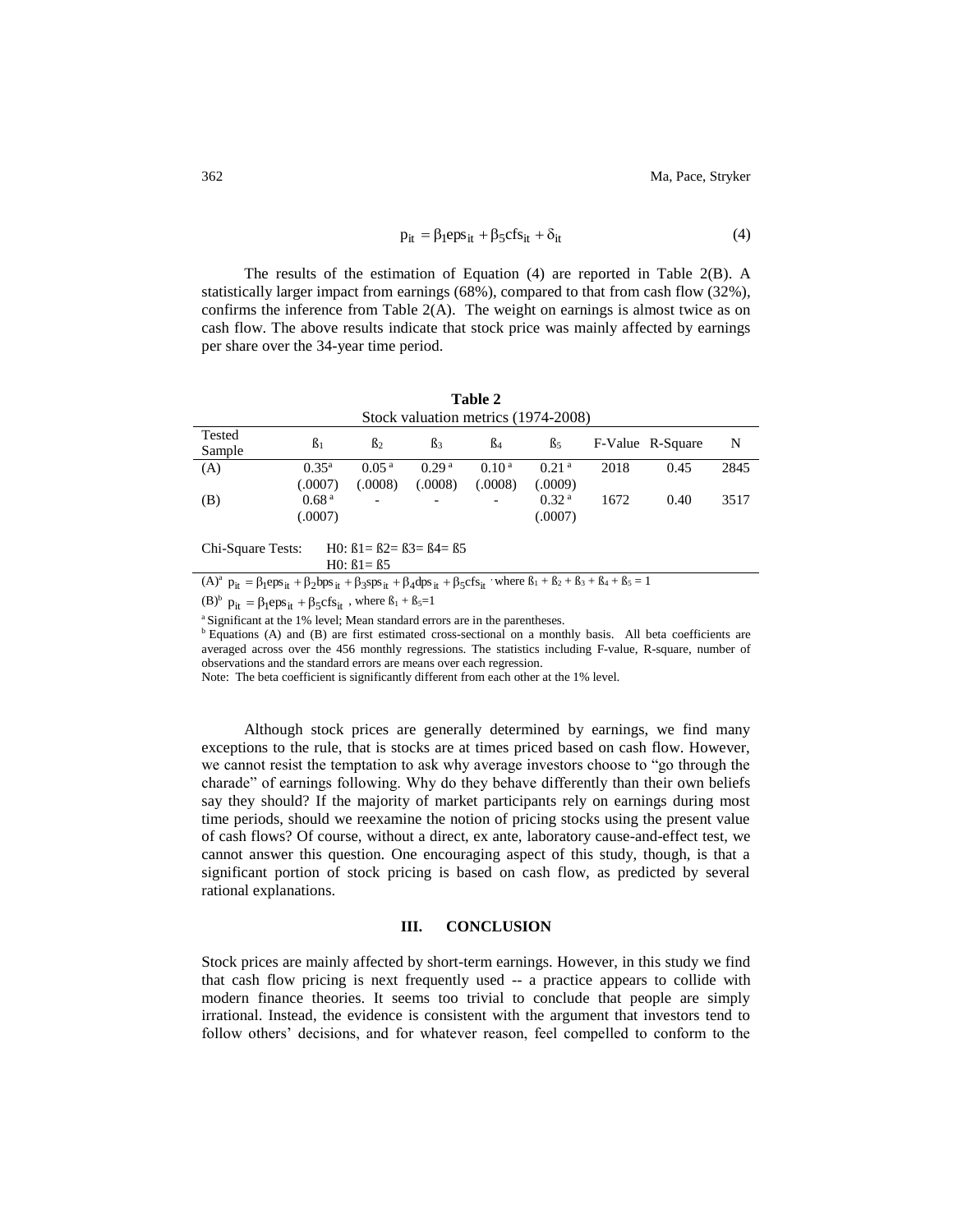majority even though their private information suggests they behave otherwise. This may be a reflection of human's fundamental need to belong in a society.

## **ENDNOTES**

- 1. Fernandez (2013) uses Alpha Commerce as an example to show why a company could have positive net income but negative cash flows.
- 2. See Hanke (2004).
- 3. See Ma (2009a).
- 4. Using a relative P/E model, the relationship between the implied growth rate and the number of compounding years can be derived. In this model, an annual growth rate of 80% for 10 years is the same as an annual growth rate of 42% for 20 years.
- 5. For more information, see Mizik (2010).
- 6. See Yen (2008).
- 7. See Cheng, Subramanyam, and Zhang (2007).
- 8. Chen, Matsumoto, and Rajgopal (2009) find a -3.6% stock price reaction during the three-day announcement period for firms stopping earnings guidance.
- See Ma (2009b).
- 10. This is also in line with what Warren Buffet was quoted as saying at the beginning of this paper.
- 11. See Devenow and Welch (1996) for more information on rational herding.
- 12. For example, Campbell and Shiller (1988).
- 13. See Ma (2009b).
- 14. Even though this may be a promising argument, a tempting, but still unclear, question is who started the information cascade.
- 15. Another example of "the neighborhood effect" is reported by Hong, Kubik, and Stein (2005) who discover that a mutual fund manager is more likely to buy (or sell) a particular stock in any quarter if other managers in the same city are buying (or selling) that same stock.
- 16. The model developed by Hershleifer, Subrahmanyam, and Titman (1994) implies that, under some conditions, investors will focus only on a subset of stocks (herding), while neglecting other stocks with identical exogenous characteristics.
- 17. See Brennan (1990) and Hirshleifer et al. (1994) for more information.
- 18. See Modigliani and Miller (1963).
- 19. The evidence also suggests the need of a different valuation model for stocks of negative fundamentals.
- 20. This is not the same as, at what level, the stock fair value should be.

#### **REFERENCES**

- Bikhchandani, S., D. Hirshleifer, and I. Welch, "A Theory of Fads, Fashion, Custom, and Cultural Change as Information Cascades." *Journal of Political Economy*, 1992, 100(5), 992-1026.
- Block, S., "A Study of Financial Analysts: Practice and Theory." *Financial Analysts Journal*, July/August 1999, 55(4), 86-92.
- Brennan, M.J., "Latent Assets." *Journal of Finance*, 1990, 45(3), 709-730.